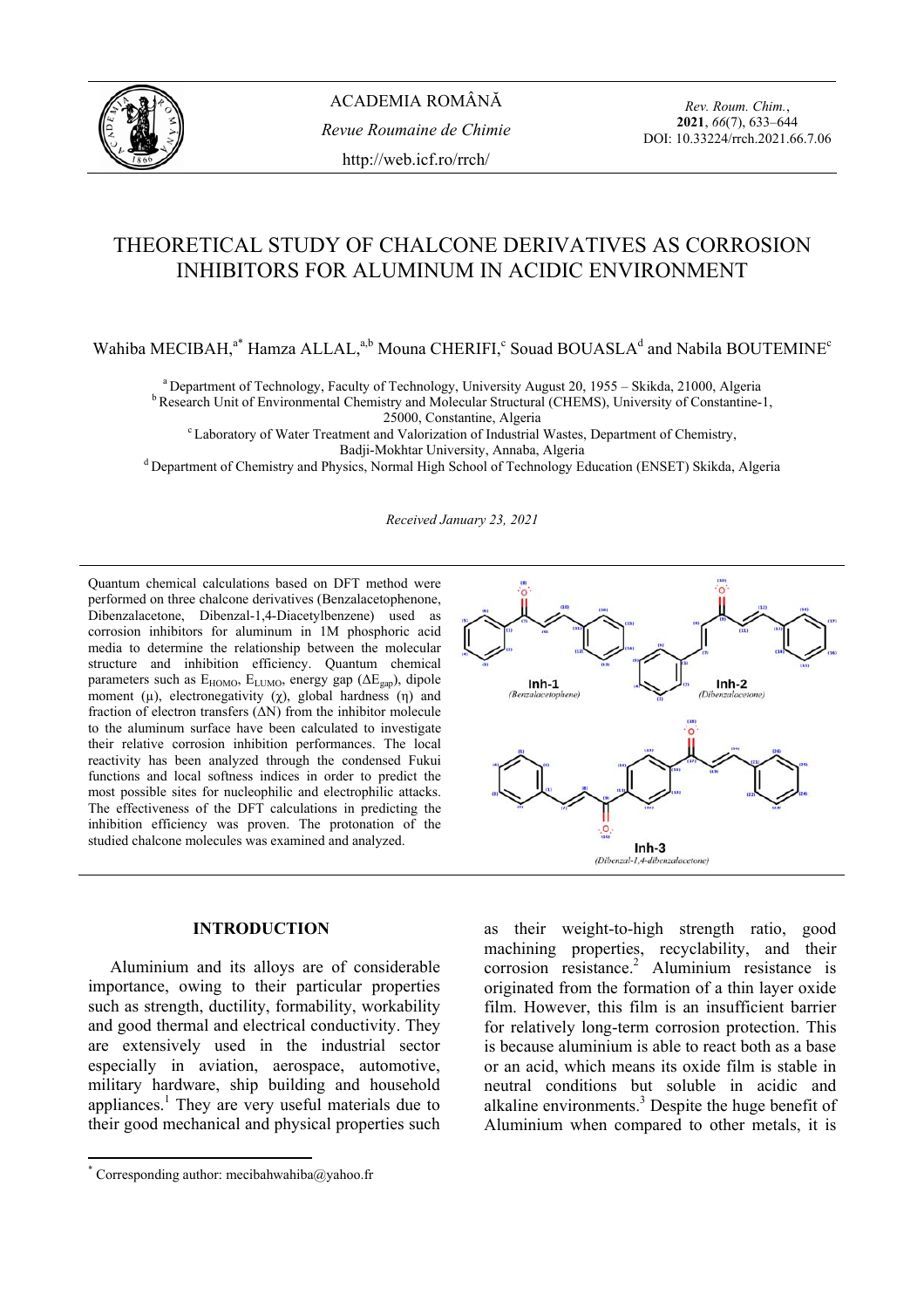not always resistant to corrosion, especially in contact with an aggressive solution, during cleaning with hydrochloric acid, acid descaling, chemical and electrochemical etching in many chemical industrial process. Which presents a serious economic issue, hence the importance of using corrosion inhibitors to prevent metal dissolution and minimize acid consumption.<sup>4-7</sup> One of the most effective acid corrosion inhibitors are organic compounds containing nitrogen, oxygen and/or sulfur atoms. $8.9$  Electrons interaction between Aluminium d-orbitals and the inhibitor molecule, are facilitated by the presence of  $\pi$ -electrons from multiple bonds or aromatic rings.<sup>5,10</sup> Chalcones are one of the most important classes of flavonoids in plant kingdom.<sup>11</sup> Having a large number of replaceable hydrogens which offers them a wide variety of derivatives as well as a wide spectrum of biological activity *e.g.*, antimicrobial, anti-cancer, anti-inflammatory, antimalarial, antiallergic, antioxidant, antiinfective, anti-influenzas, anti-protozoal $^{12,13}$  etc. Nevertheless their application as corrosion inhibitors for aluminium in acid media remains outstanding and still ongoing.

The inhibitive properties of three chalcone derivatives on the corrosion rate of aluminum have been experimentally investigated by Fouda *et al.*<sup>14</sup> The aim of this work is to correlate the molecular structure of three chalcone compounds (Fig. 1) and their corresponding corrosion inhibiting effect for aluminium in acid solution (1M phosphoric acid) using some quantum chemical parameters such as  $E_{HOMO}$  (highest occupied molecular orbital energy), ELUMO (lowest unoccupied molecular orbital energy), hardness (η), polarizability  $\langle \alpha \rangle$ , molecular volume (MV), dipole moment (μ). Also, the local reactivity has been studied through the Fukui indices in order to predict the possible sites of nucleophilic and electrophilic attacks.

#### **COMPUTATIONAL DETAILS**

#### **1. Quantum chemical calculation**

The quantum chemical calculations were performed with ORCA program (version  $4.1.2$ ).<sup>15</sup> The geometries of the molecules were fully optimized with  $DFT^{16}$  using Becke's three parameter exchange functional, the Lee-Yang-Parr correlation functional  $(B3LYP)^{17}$  and, to include the long-range correction essential to describe the electron excitations to high orbitals, the hybrid exchange-correlation functional (CAM–B3LYP) proposed by Yanai *et al*. <sup>18</sup> and the ωB97X-D3 functional proposed by Iikura *et al*. 19 were used. The CAM–B3LYP functional is a hybrid functional with an improved long-range properties, and the ωB97X-D3 functional includes empirical dispersion. These functions were applied with the  $def2-TZVPP$  basis set.<sup>20</sup>



Fig. 1 – Molecular structures of the studied chalcone derivatives.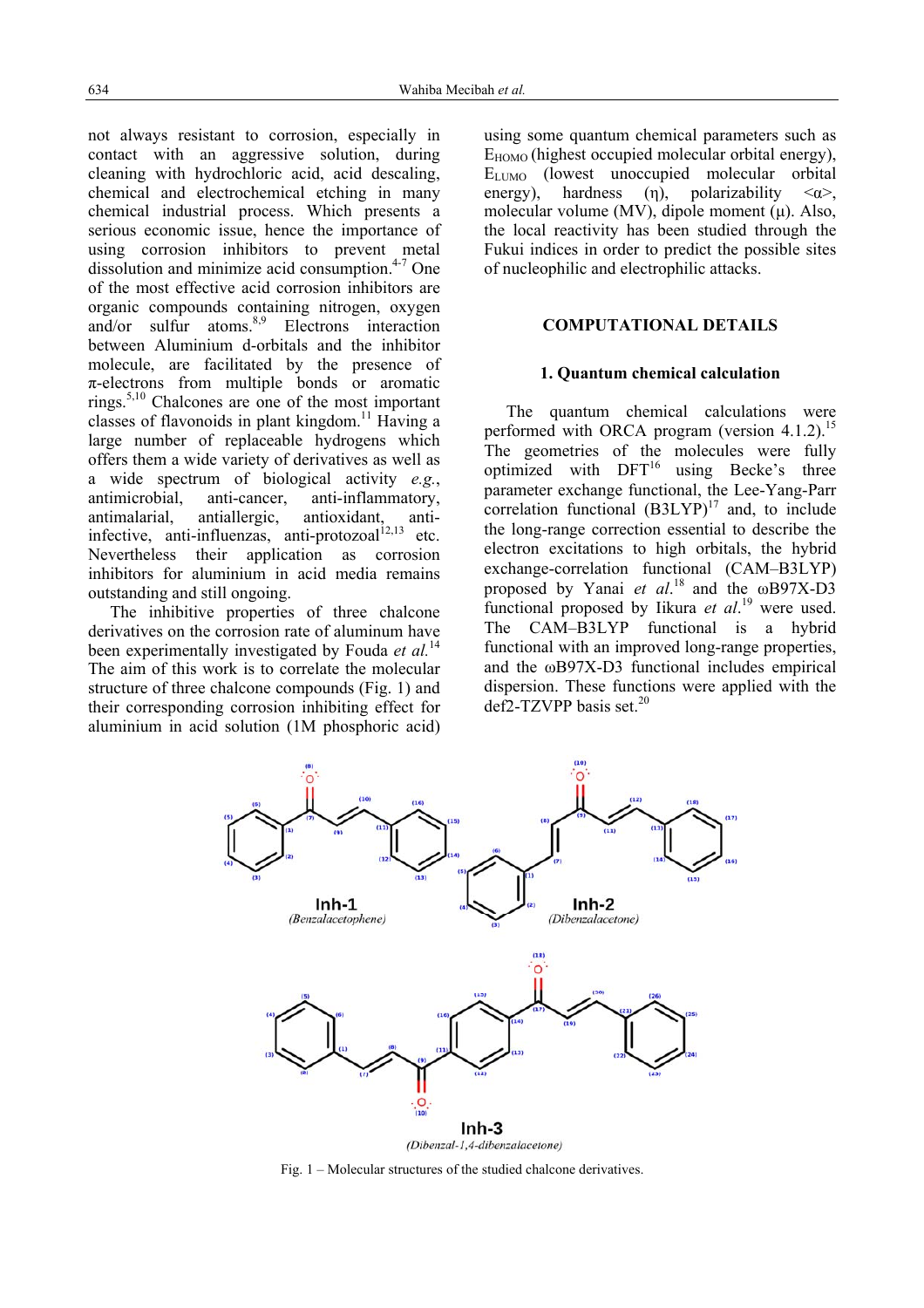In addition, the positive and negative regions for the three tested inhibitors were identified from the Electrostatic Potential (ESP) maps and analyzed by the Multi wfn program.<sup>21</sup> Therefore, Visual Molecular Dynamics (VMD) software<sup>22</sup> is used to visualize and analyze the ESP results.

Quantum chemical indices like: the energy of the highest occupied molecular orbital  $(E_{HOMO})$ , the energy of the lowest unoccupied molecular orbital  $(E_{LUMO})$ , energy gap  $(\Delta E_{gap} = E_{LUMO} - E_{HOMO})$ , hardness (η), softness (σ), electronegativity (χ), number of transferred electron  $(ΔN)$  and Mulliken charges were computed.

The ionization energy (I) and the electron affinity (A) were calculated according to the Koopmans' theorem by the values of the energies of the orbital  $E_{HOMO}$  and  $E_{LUMO}$  as follows.<sup>23-25</sup>

$$
I = - E_{\text{HOMO}} \tag{1}
$$

$$
A = - E_{LUMO} \tag{2}
$$

$$
\Delta E_{\text{gap}} = E_{\text{LUMO}} - E_{\text{HOMO}} \tag{3}
$$

The electronegativity  $(\chi)$ , which measures the power of an atom or group of atoms to attract electrons towards itself can then be written as the average of ionization potential (I) and electron affinity  $(A)^{26}$ :

$$
\chi = \frac{I + A}{2} \tag{4}
$$

The hardness of a molecule (η) expresses the resistance of an atom to a charge transfer, it is related to the energy gap between the HOMO and LUMO orbitals. The larger the HOMO-LUMO energy gap the harder will be the molecule. It can be calculated as follows:<sup>27</sup>

$$
\eta = \frac{I - A}{2} \tag{5}
$$

The inverse of the global hardness is the global softness (σ). It measures the capacity of an atom or a group of atoms to accept electrons it can be calculated by equation  $(6)$ :  $28-30$ 

$$
\sigma = \frac{1}{\eta} = \frac{2}{I - A} \tag{6}
$$

The global electrophilicity index *ω* introduced by Parr *et al.*<sup>31</sup> measures the tendency of molecules to accept electrons. A good nucleophile is characterized by a low value of *ω* whereas a good electrophile is characterized by a high value of  $\omega^{29,32}$  It is defined by the equation Eq. (7).

$$
\omega = -\frac{\mu^2}{2n} \tag{7}
$$

where μ represents the chemical potential and is assumed to be equal to the negative of electronegativity (χ).

The amount of transferred charge ΔN, from the inhibitors to the metal surface was estimated using the Pearson method through the equation bellow: $33-$ 35

$$
\Delta N = \frac{(\chi_M - \chi_{mol})}{2(\eta_M + \eta_{mol})} = \frac{(\pi_{mol} - \pi_M)}{2(\eta_M + \eta_{mol})}
$$
(8)

Herein  $\chi_M$  and  $\chi_{mol}$  represent the absolute electronegativity of the metal and the inhibitor, respectively.  $\eta_M$  and  $\eta_{mol}$  are the absolute hardness of the metal and the inhibitor, respectively. The electron transfer is governed by the difference in electronegativities, while the sum of the hardness parameters acts as a resistance. In this study, we used the theoretical values  $\gamma_M = 3.23$  eV and  $\eta_M =$ 0 eV for aluminium, according to R.G. Pearson.

The electric dipole polarizability is inversely proportional to the third power of the hardness value.<sup>26</sup> The following equation is used.

$$
\langle \alpha \rangle = \left( \frac{\partial^2 \vec{E}}{\partial^2 F_a \, \partial^2 F_b} \right) a_t b = x_t y_t; \quad (9)
$$

The mean polarizability is calculated through the equation Eq. (10):

$$
\langle \alpha \rangle = \frac{1}{3} \Big( \alpha_{xx} + \alpha_{yy} + \alpha_{zz} \Big) \tag{10}
$$

Reports in the literature have been focused on the ability of the inhibitor molecule to donate and accept electrons by using others chemical descriptors, such as the electro-donating power  $(\omega^-)$ . electro-accepting  $(\omega^+)$ power,<sup>36</sup> net electrophilicity  $(\Delta \omega^2)^{37}$  and back-donation  $(\Delta E_{\text{back-d}})$ energy<sup>38</sup> can be calculated following the equations (11) to (14):

$$
\omega^{-} = \frac{(3I + A)^2}{16(I - A)}
$$
(11)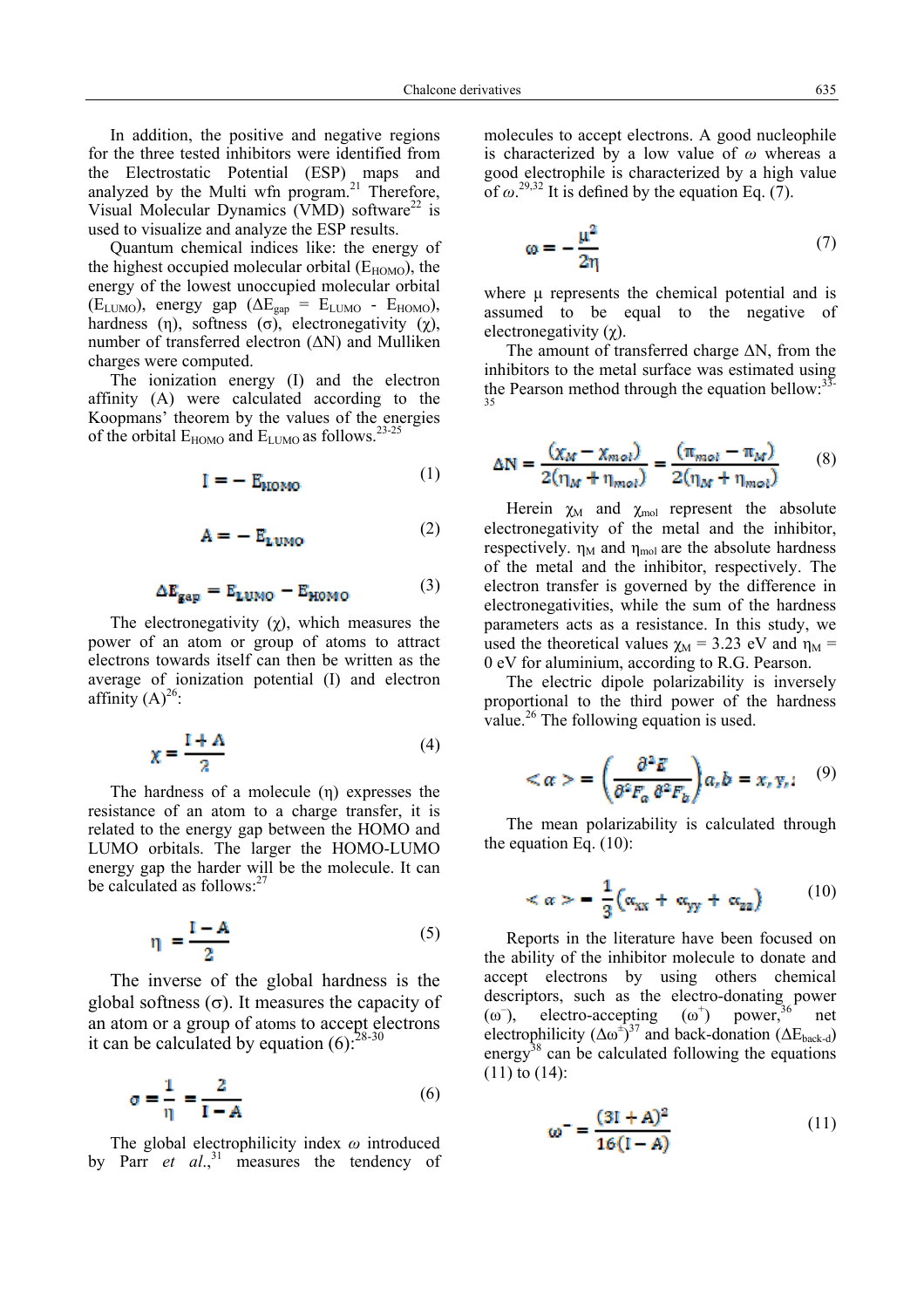(13)

$$
\omega^+ = \frac{(1 + 3A)^2}{16(1 - A)}
$$
(12)

$$
\Delta \omega^{\pm} = {\omega^+ - (-\omega^-)} \text{ or }
$$

 $\Delta \omega^{\pm} = \left\{ \omega^+ - \left( \frac{1}{\omega^-} \right) \right\}$ 

$$
\Delta E_{\text{back-d}} = -\frac{\eta}{4} \tag{14}
$$

(16)

The local reactivity has been analyzed by Fukui function which is an indication of the reactive centers within the molecules. With respect to a finite difference approximation, the condensed Fukui functions were calculated as an atom k in a molecule with N electrons with the expression below: $39$ 

$$
f_K^+ = q_K(N+1) - q_K(N)
$$
 (for nucleophilic attack) (15)

$$
f_K^- = q_K(N) - q_K(N-1)
$$
 (for electric) attack) (6.10)

where  $q_k(N - 1)$ ,  $q_k(N + 1)$ ,  $q_k(N)$  are the charges of the cationic, anionic and neutral molecule, respectively. Here Fukui functions are presented through the finite difference approximation using Muliken's population analysis. Morrel *et al*. have proposed a new dual descriptor  $\Delta f(r)$  for nucleophilicity and electrophilicity. It is defined as the difference between the nucleophilic and electrophilic Fukui functions and is given by the equation  $(17)$ :  $40-43$ 

J

$$
\Delta f(r) = \left[ f_k^+ - f_k^- \right] \tag{17}
$$

If  $\Delta f(r) > 0$ , then the site is electrophilic,

if  $\Delta f(r)$  < 0, then the site is nucleophilic.

#### **RESULTS AND DISCUSSION**

#### **1. Quantum chemical study of the neutral inhibitors**

#### *1.1. Global reactivity descriptors*

The computed quantum chemical parameters were used, to determine the relationship between chalcone inhibitors and their corresponding inhibition efficiency. The optimized structures, HOMO (highest occupied molecular orbital) and LUMO (lowest unoccupied molecular orbital) are shown in Fig. 2. Additional quantum chemical parameters such as the energy of the highest occupied molecular orbital  $(E_{HOMO})$ , the energy of the lowest unoccupied molecular orbital  $(E_{LUMO})$ , energy gap  $(\Delta E_{\text{gap}})$  and dipole moment (μ) were obtained and presented in Table 1.

Molecular orbital theory is a powerful and a useful method; in predicting adsorption centers of the inhibitor molecules over a metal surface. The adsorption process is controlled by donor-acceptor mechanism between chalcone inhibitors and the Aluminium surface. The HOMO electron density supplies data about which part of the inhibitor molecule could easily donate electrons to the proper vacant metal orbitals. The LUMO electron density, on the other hand, reveals the potential sites that are prone to electron acceptance from the appropriate occupied orbitals of the metal.<sup>28,33,42-44</sup> The HOMO surfaces of the three chalcones are of the  $\pi$ -type and they are distributed over the entire molecule, with main focus on the phenyl ring adjoining the double bond and the carbonyl group, respectively. This observation establishes the possibility that the studied chalcones adsorb in the parallel orientation to the aluminium surface, involving the  $\pi$ -electrons of the aromatic ring. The LUMO surfaces shows contributions from phenyl  $\pi^*$ -orbital,  $\pi^*$ -orbital double bond as well as  $\pi^*$ -orbital of the carbonyl group.

From the parameters listed in Table 1 it is observed that the  $E_{HOMO}$  for the investigated compounds follow the order:  $Inh-2 > Inh-1 > Inh-3$ which is not in agreement with the experimental inhibition efficiency order. The sequence of the  $E_{LUMO}$  values follows the order: Inh-1 > Inh-2 > Inh-3, which is in perfect agreement with the experimental findings.<sup>14</sup> In addition to  $E_{HOMO}$  and  $E_{LUMO}$ , energy gap  $(\Delta E_{\text{gap}})$  is another important parameter for explaining surface adsorptive behaviour of the inhibitor molecules. Generally, lower the  $\Delta E_{\text{gap}}$  value higher is the reactivity of the molecules, since the energy to remove an electron from the last occupied orbital will be minimized. Hence, it enhances its adsorption effectively onto the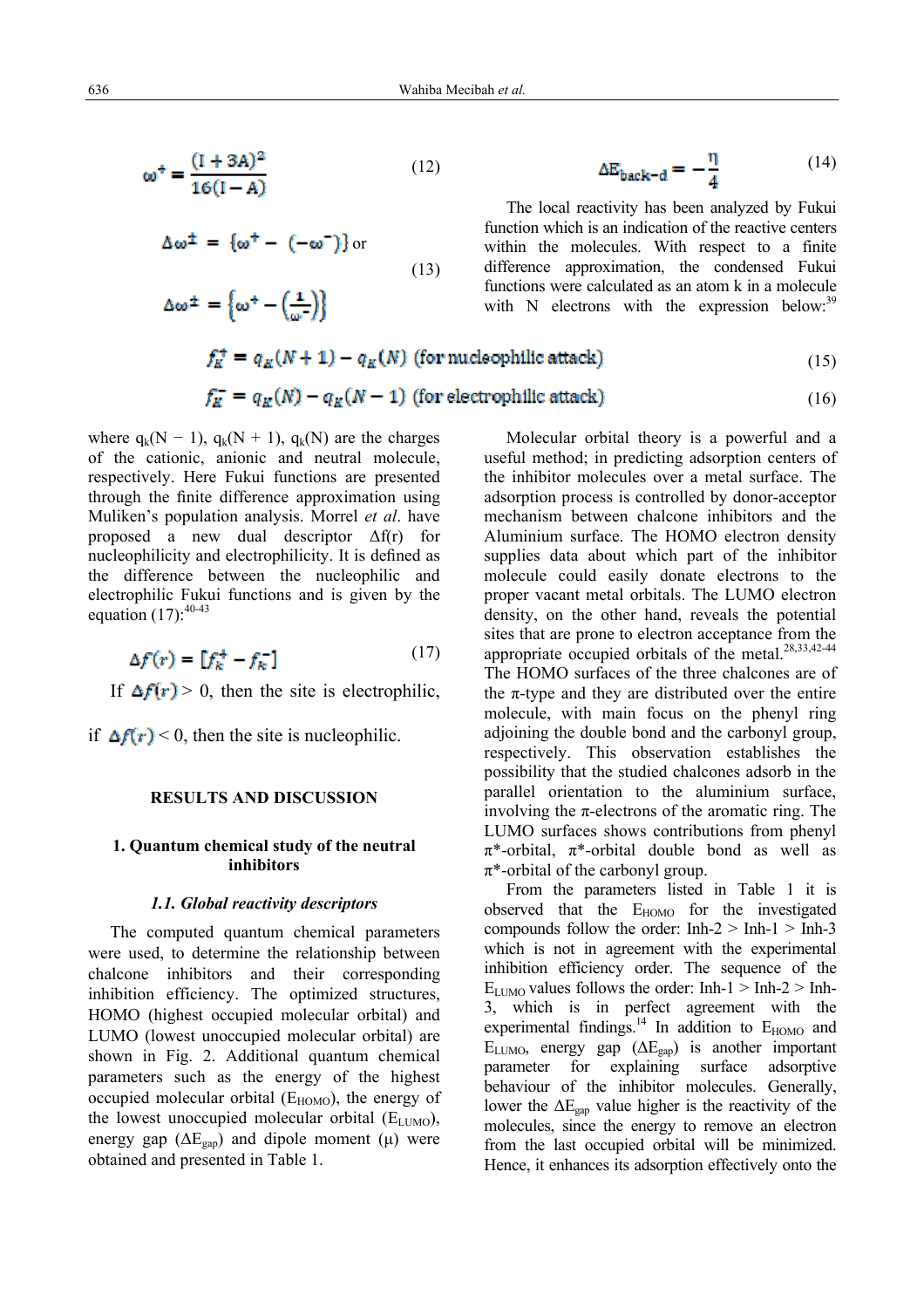metallic surfaces.<sup>44,45</sup> The calculated  $\Delta E_{\text{gap}}$  values of the chalcone inhibitors lies in the order of Inh-3 >  $Inh-2$  > Inh-1, which is in well accordance with the results obtained from the experimental data.<sup>14</sup>



Fig. 2 – The optimized structures, HOMO and LUMO for the investigated inhibitors, Inh-1, Inh-2 and Inh-3 at CAM-B3LYP/def2-TZVPP level.

*Table 1* 

Calculated quantum chemical descriptors<sup>(i)</sup> of the three chalcone inhibitors at CAM-B3LYP/ωB97X-D3 functionals combined with def2-TZVPP basis set, and the measured average inhibition efficiencies IE  $(\%$ )

| <b>Parameters</b>                   | <b>Molecules</b>    |                    |                      |
|-------------------------------------|---------------------|--------------------|----------------------|
|                                     | $Inh-1$             | $Inh-2$            | $Inh-3$              |
| HOMO (eV)                           | $-7,996/ -8,775$    | $-7,855/ -8,627$   | $-8,004/ -8,784$     |
| LUMO (eV)                           | $-1,374/ -0,592$    | $-1,629/ -0,854$   | $-1,794/ -1,031$     |
| $\Delta E_{\text{gap}}$ (eV)        | 6,622/8,184         | 6,226/7,773        | 6,21/7,754           |
| I (eV)                              | 7,996 / 8,775       | 7,855 / 8,627      | 8,004 /8,784         |
| A (eV)                              | 1,374 / 0,592       | 1,629/0,854        | 1,794 /1,031         |
| $\mu$ (Debye)                       | 4,779 / 4,684       | 4,576 / 4,468      | 0,009 /0,009         |
| $\langle \mathbf{a} \rangle$ (a.u.) | 270,04 / 267,40     | 330,66 / 324,75    | 453,06/446,76        |
| $V^{vdw}$ (Bohr <sup>3</sup> )      | 1762,57 / 1762,54   | 2011,47/2011,44    | 2794,10/2793,99      |
| SA (Bohr <sup>2</sup> )             | 924,84 / 924,81     | 1056,04/1056,02    | 1418,48/1418,34      |
| $TE($ a.u.)                         | $-653,93 / -654,09$ | $-731,32/ -731,50$ | $-1075,66/ -1075,92$ |
| χ                                   | 4,685 / 4,684       | 4,742/4,741        | 4,899 /4,907         |
| π                                   | $-4,685/ -4,684$    | $-4,742/ -4,741$   | $-4,899/ -4,907$     |
| η                                   | 3,311/4,092         | 3,113/3,887        | 3,105/3,877          |
| $\sigma$                            | 0,302/0,244         | 0,321/0,257        | 0,322/0,258          |
| $\boldsymbol{\omega}$               | 3,315/2,68          | 3,611/2,891        | 3,865/3,106          |
| $\omega$ <sup>-</sup>               | 6,071/5,534         | 6,371/5,747        | 6,703 /6,044         |
| $\omega^+$                          | 1,386/0,85          | 1,629/1,007        | 1,804/1,137          |
| Δω <sup>±</sup>                     | 7,457 / 6,384       | 8.000 / 6,754      | 8,507/7,181          |
| Δω <sup>±</sup>                     | 1,221/0,669         | 1,472/0,833        | 1,655 /0,971         |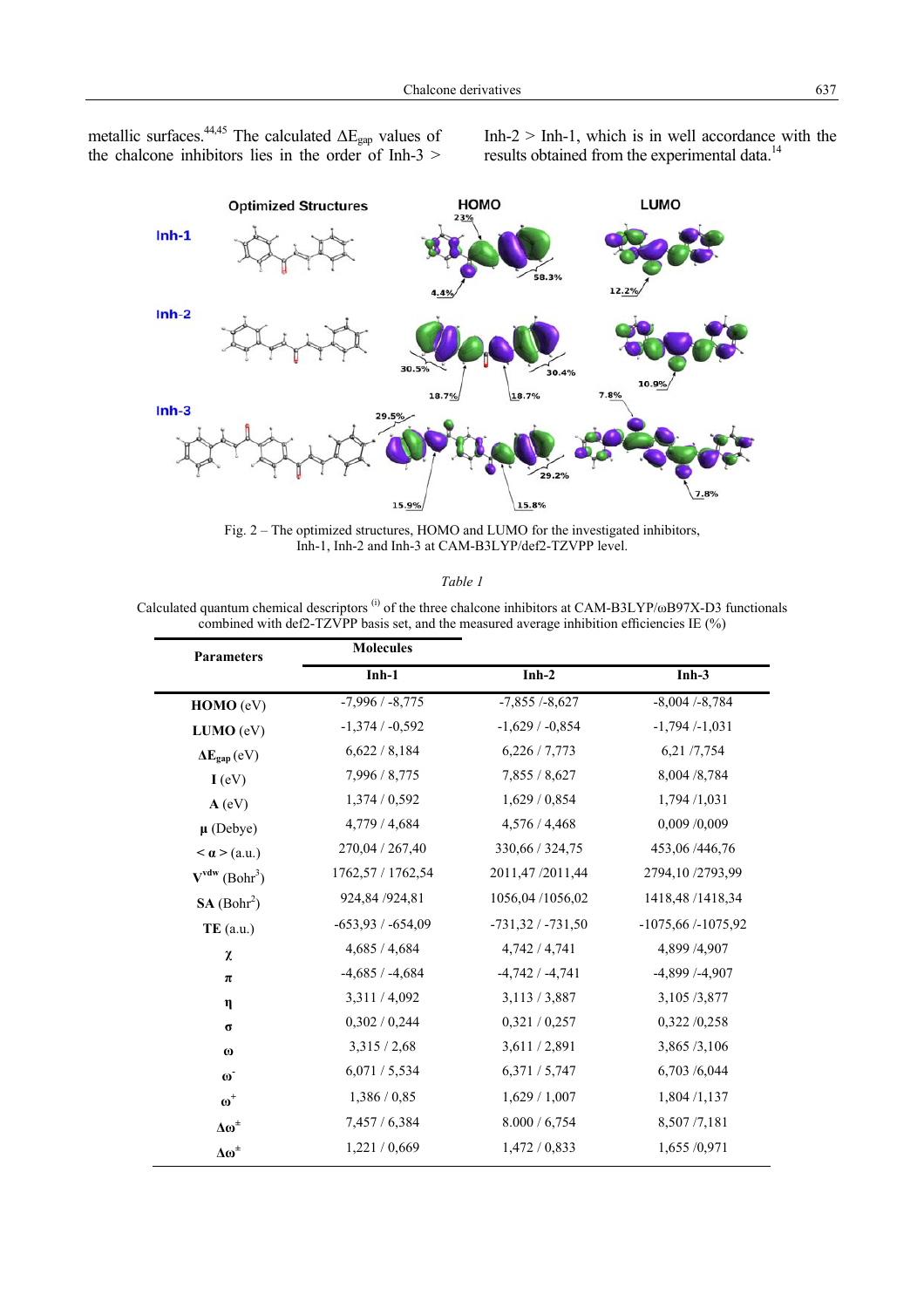|                         |                 |                  | Table 1 (continued) |
|-------------------------|-----------------|------------------|---------------------|
| ٨N                      | $-0.223/ -0.18$ | $-0,246/ -0,197$ | $-0.272/-0.219$     |
| $\Delta n_{\rm back-d}$ | $-0.828/-1.023$ | $-0.778/ -0.972$ | $-0,776/0,969$      |
| $IE\%^{14}$             | 45.6            | 57.1             | 64.8                |

 $^{(i)}$ : Energies of highest occupied molecular orbital ( $E_{HOMO}$ ); Energies of lowest unoccupied molecular orbital (E<sub>LUMO</sub>); Energy gap ( $\Delta E_{\text{gap}}$ ); Ionization potential (I); Electron affinity (A); Dipole moment (μ); Polarizability  $\langle \alpha \rangle$ ; Total energy (TE); Electronegativity (χ); Chemical potential (π); Global hardness (η); Global softness (σ); Global Electrophilicity (ω); electro-donating power (ω); electro-accepting power ( $\omega^+$ ); net electrophilicity ( $\Delta \omega \pm$ ) and back-donation ( $\Delta E_{\text{back-d}}$ ).

**The dipole moment μ** is widely used as a reactivity parameter; it results from the nonuniform distribution of charges on atoms in the molecule. It provides information on the polarity of the whole molecule. Though many authors state that low values of dipole moment favours accumulation of the inhibitor molecule in the surface layer and therefore higher inhibition efficiency. According to the literature survey the correlation between the dipole moment and the inhibition efficiency reveals many irregularities. So, in general, there is no significant relationship between dipole moment values and inhibition efficiencies.<sup>28,35,42,46</sup> In the present study, the results suggest that the inhibition efficiencies (IE%) increases as the values of the dipole moment **μ** decreases.

**The number of electrons transferred ∆N**, measures the ability of a chemical compound to transfer its electrons to a metal if  $\Delta N > 0$ , and vice versa if  $\Delta N \leq 0^{26,46-48}$  In this study, the negative values of ΔN presented in Table 1, suggest the high capability of the chalcone inhibitors to accept electrons from aluminum surface. A back-donating bond can be formed between the anti-bonding aluminium orbitals and the inhibitor molecule.

Another important indices to elucidate the inhibiting behavior of the studied chalcones on the aluminum surface, are the **absolute hardness (**η**) and softness (**σ**).** The chemical hardness represents essentially the resistance towards the deformation or polarization of an electronic cloud under a small perturbation of chemical reaction. A hard molecule has a high value of hardness (hence a low value of softness) shows lower reactivity and greater stability. According to Hard and Soft Acids Bases (HSAB) Pearson principle, metals are considered as soft acids and inhibitor molecules as soft bases.<sup>28,44,48,49</sup> Hence, soft–soft interaction is the major controlling factor for the adsorption of the inhibitor molecules. Table 1 reveals that the

softness values of the tested chalcones follow the order: Inh- $3 >$  Inh- $2 >$  Inh-1, which is in perfect agreement with the experimental inhibition effectiveness.<sup>14</sup>

**The electrophilicity index ω** is an important descriptor that measures the ability of a molecule to accept electrons.<sup>3</sup> A high value of  $\omega$  depicts a good electrophile while a small value of ω indicates a good nucleophile. In our study, Inh-3 exhibits the highest value of electrophilicity  $\omega$  = 3.865, which confirms its high capacity to accept electrons from the Aluminium surface and a better corrosion inhibition efficiency  $EI = 64.8 \%$ .<sup>14</sup>

**The polarizability**  $\alpha$  is the ratio of induced dipole moment to the intensity of the electric field. The induced dipole moment is proportional to polarizability and reactivity indication.<sup>26</sup> High values of polarizability facilitate the strong adsorption process of corrosion inhibitors onto the metal surface and hence, high inhibition efficiency. The polarizabilities were evaluated using Eq. (10) for all inhibitors. As can be seen from Table 1, the polarizabilities are in the order Inh- $3 >$  Inh- $2 >$ Inh-1, which correlates well with the observed experimental corrosion inhibition efficiencies.<sup>14</sup>

**The Molecular volume (Vvdw)** and **Surface area (SA)** illustrate possible metal surface coverage by the inhibitor. The corrosion rates decreases as volume and surface area of the molecules increases. A compound with large values has the highest surface coverage and hence might give a very high protection to the metal surface. A comparison of the values for  $V^{vdw}$  and SA shows the order Inh- $3 >$  Inh- $2 >$  Inh-1, which is in accordance with the experimentally determined inhibition efficiencies.<sup>14</sup>

#### *1.2. Local reactivity*

The local reactivity can be analysed through atomic charges and condensed Fukui functions, $1,50$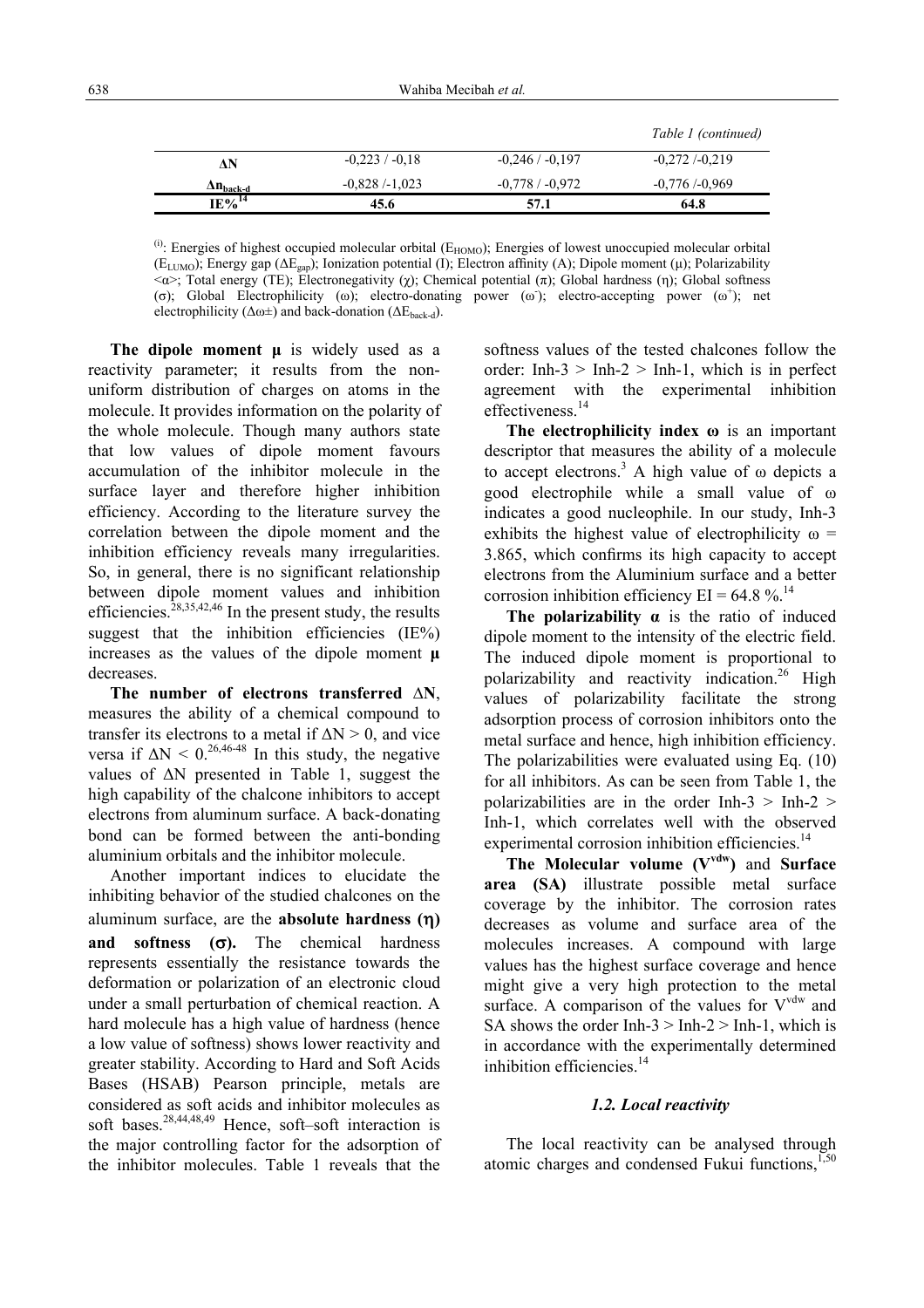The Mulliken and natural population analysis (NPA) charges have been widely used to estimate the possible adsorption centers of the inhibitor molecules. Many authors agree that the more an atom or a region is negatively charged, the greater is its tendency to donate electrons and get adsorbed on the metal surface through a donor-acceptor interaction  $\mu^{49}$  The calculated charge interaction type.<sup> $49$ </sup> The calculated charge distributions using Mulliken and natural population analysis (NPA) are tabulated in Table 2.

As it can be seen from Table 2 for the calculated charges values, oxygen atom of the carbonyl group (O8, O10 and O10, O19 for Inh-1, Inh-2 and Inh-3 molecules, respectively) present a considerable excess of negative charge in both NPA and Mulliken methods. Therefore, the more negative atomic charges indicated that oxygen atom of the carbonyl group is the most active adsorption site for the three tested inhibitors.

The  $f_k^+$  measures the changes of density when the molecules gains electrons and it corresponds to reactivity with respect to nucleophilic attack. On the other hand  $f_k^-$ , corresponds to reactivity with respect to electrophilic attack or when the molecule loses electrons.<sup>26,30,42,51</sup>

The calculated Fukui indices  $(f_k^+ \text{ and } f_k^-)$  for the three chalcone inhibitors, using Mulliken population analysis, have been determined and presented in Fig. 3, in which only the highest values are illustrated. All calculated values for all atoms are given as supplementary data (Tables S1-S3).

*Table 2* 

Calculated atomic charges (Muliken and natural population analysis (NPA)) for the tested chalcones at CAM-B3LYP/def2-TZVPP

|                | $Inh-1$  |            |                 | $Inh-2$  |            |                 | $Inh-3$  |          |
|----------------|----------|------------|-----------------|----------|------------|-----------------|----------|----------|
| Atom           | Mulliken | <b>NPA</b> | Atom            | Mulliken | <b>NPA</b> | Atom            | Mulliken | NPA      |
| C1             | 0,012    | $-0,160$   | $\overline{C1}$ | 0,047    | $-0,106$   | $\overline{C1}$ | 0,016    | $-0,109$ |
| C <sub>2</sub> | $-0,178$ | $-0,177$   | C <sub>2</sub>  | $-0,186$ | $-0,184$   | C <sub>2</sub>  | $-0,167$ | $-0,182$ |
| C <sub>4</sub> | $-0,147$ | $-0,188$   | C <sub>4</sub>  | $-0,137$ | $-0,200$   | C <sub>4</sub>  | $-0,154$ | $-0,197$ |
| C <sub>5</sub> | $-0,174$ | $-0,221$   | C5              | $-0,184$ | $-0,220$   | C <sub>5</sub>  | $-0,171$ | $-0,220$ |
| C6             | $-0,178$ | $-0,167$   | C6              | $-0,177$ | $-0,179$   | C6              | $-0,159$ | $-0,176$ |
| C7             | 0,289    | 0,540      | C7              | $-0,055$ | $-0,084$   | C7              | $-0,033$ | $-0,070$ |
| <b>O8</b>      | $-0,400$ | $-0,618$   | C8              | $-0,159$ | $-0,321$   | C8              | $-0,171$ | $-0,334$ |
| C9             | $-0,174$ | $-0,329$   | C9              | 0,247    | 0,508      | C9              | 0,262    | 0,538    |
| C10            | $-0,027$ | $-0,077$   | <b>O10</b>      | $-0,421$ | $-0,638$   | <b>O10</b>      | $-0,391$ | $-0,610$ |
| C11            | 0,022    | $-0,107$   | C11             | $-0,172$ | $-0,321$   | C11             | 0,010    | $-0,128$ |
| C12            | $-0,160$ | $-0,178$   | C12             | $-0,056$ | $-0,084$   | C12             | $-0,166$ | $-0,169$ |
| C13            | $-0,176$ | $-0,219$   | C13             | 0,038    | $-0,106$   | C13             | $-0,138$ | $-0,179$ |
| C14            | $-0,146$ | $-0,199$   | C14             | $-0,165$ | $-0,183$   | C14             | 0,010    | $-0,128$ |
| C15            | $-0,185$ | $-0,216$   | C15             | $-0,197$ | $-0,216$   | C15             | $-0,166$ | $-0,169$ |
| C16            | $-0,176$ | $-0,183$   | C16             | $-0,146$ | $-0,200$   | C16             | $-0,138$ | $-0,179$ |
|                |          |            | C17             | $-0,173$ | $-0,220$   | C17             | 0,263    | 0,538    |
|                |          |            | C18             | $-0,176$ | $-0,179$   | <b>O18</b>      | $-0,391$ | $-0,610$ |
|                |          |            |                 |          |            | C19             | $-0,171$ | $-0,333$ |
|                |          |            |                 |          |            | C20             | $-0,032$ | $-0,070$ |
|                |          |            |                 |          |            | C <sub>21</sub> | 0,015    | $-0,109$ |
|                |          |            |                 |          |            | C <sub>22</sub> | $-0,159$ | $-0,176$ |
|                |          |            |                 |          |            | C <sub>23</sub> | $-0,171$ | $-0,220$ |
|                |          |            |                 |          |            | C <sub>24</sub> | $-0,154$ | $-0,197$ |
|                |          |            |                 |          |            | C <sub>25</sub> | $-0,180$ | $-0,215$ |
|                |          |            |                 |          |            | C <sub>26</sub> | $-0,167$ | $-0,182$ |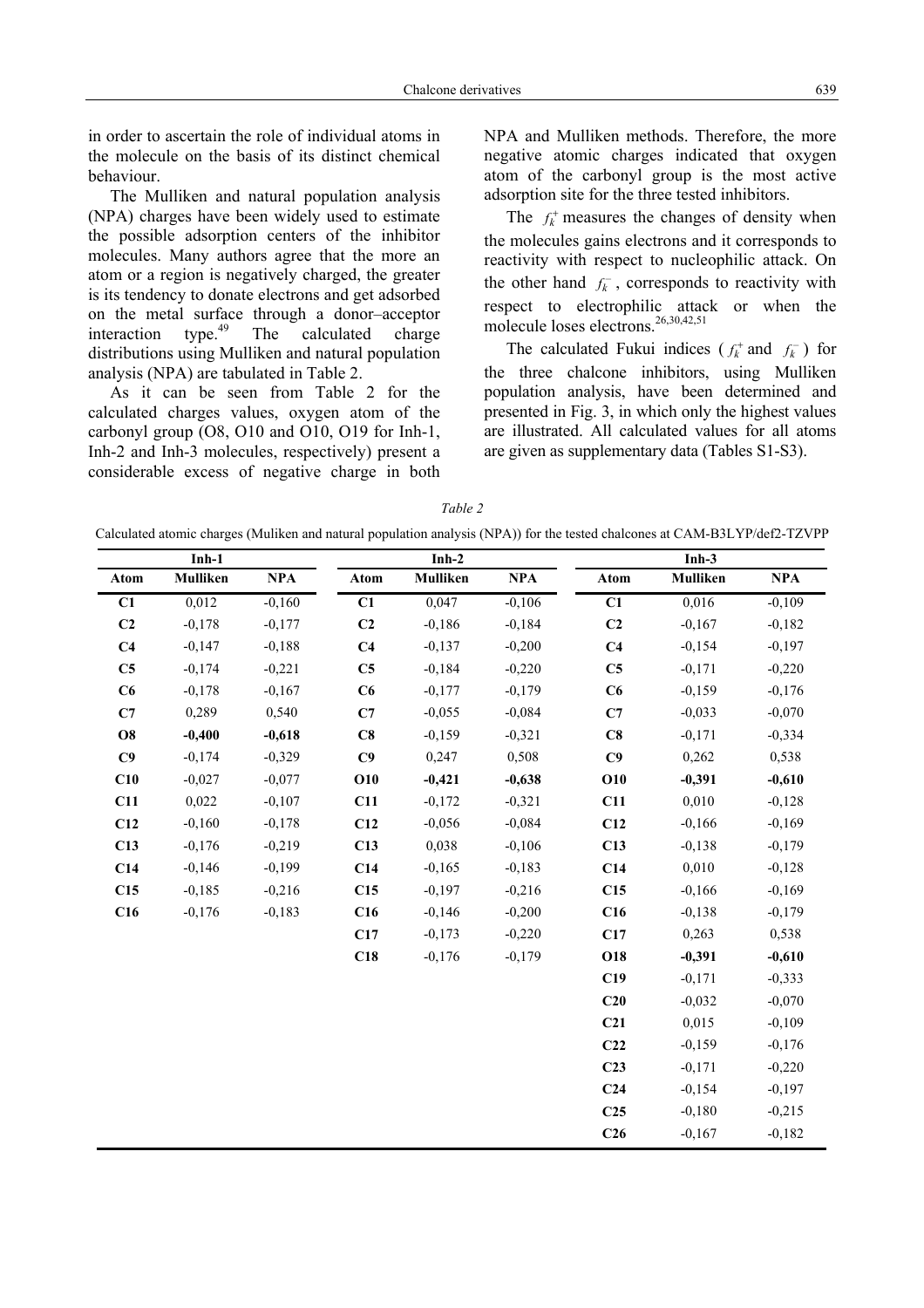

Fig. 3 – Condensed Fukui functions ( $f_k^+$  and  $f_k^-$ ) on the selected atoms for the studied chalcone derivatives at CAM-B3LYP/def2-TZVPP level.

The preferred site for a nucleophilic attack, shown by the highest value of  $f_k^+$  is on the  $\alpha$ carbon to the carbonyl group for all the inhibitor molecules. Atom (C9: 0.124): Inh-1, atoms (C8:0.063) and (C11, 0.0642): Inh-2, and atoms (C8:0.055), (C19:0.055) for Inh3. While the highest values  $f_k^-$  of are localised on the β carbon to the carbonyl group for Inh-1 and Inh-2: C(10),  $C(7)$  and  $C(12)$  with values 0.0115 and 0.111 and 0.112 respectively. For Inh-3 the  $f_k^-$  are located on the oxygen atoms:  $O(10)$  and  $O(18)$  with 0.073 value for both atoms. The results obtained from nucleophilic and electrophilic site determination support the ability of the chalcone molecules to react with aluminium surface through donoracceptor interaction.

However, the minima and maxima of the molecular electrostatic potential (ESP) are shown in blue and red colors, respectively (see Fig. 4), are associated with the sites of electrophilic and nucleophilic attacks.

As can be seen from Fig. 4, the most negative area (blue sites) are located predominantly around the oxygen atom of the carbonyl group for the three tested inhibitors, with the values of -49.47, - 52.01 and -45.01 kcal/mol, respectively for the Inh-1, Inh-2 and Inh-3. It also can be observed, that the blue regions are located at the center of the aromatic rings for the three inhibitors.

This result indicates that not only the oxygen atom of the carbonyl groups are the most favorable sites for electrophilic attacks, but also the phenyl rings for the three inhibitors serve as reactive centers for the adsorption on the metallic surface, and consequently suggesting a possible interactions with a preferring parallel orientation.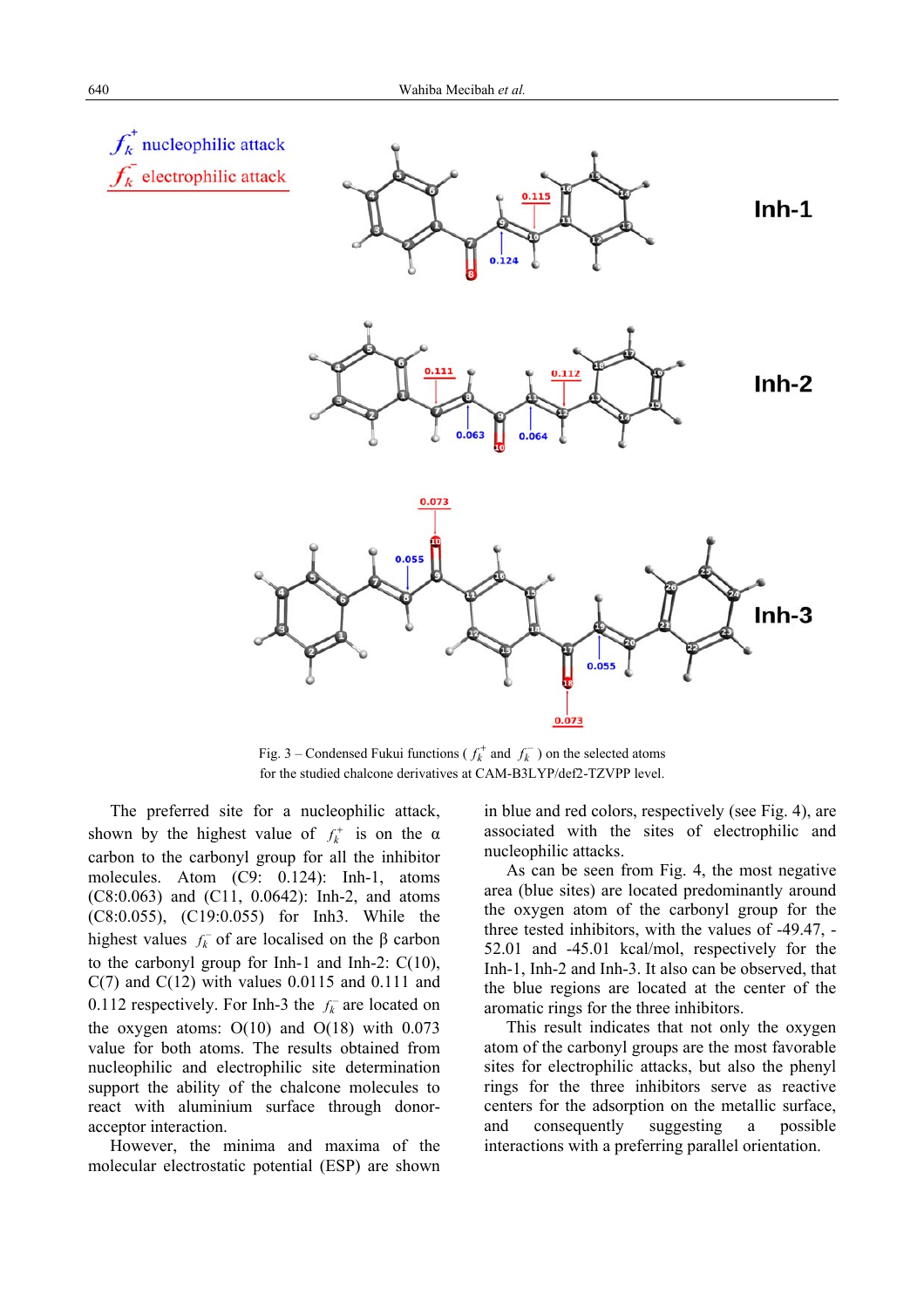

Fig. 4 – Electrostatic potential (ESP) mapped molecular VDW surface of the three tested inhibitors.

#### *3.2. Protonated forms*

In a strong acid solutions such as phosphoric acid  $(H_3PO_4, 1M)$ , chalcone compounds are expected to be protonated. The calculations show a great stability of the protonated inhibitors. The neutral inhibitors (Fig. 3), show one or more reactive site. In order to find the most suitable protonation site, optimization of all possible structures with different protonated centers was carried out and it was found that the most possible one with lowest energy upon the protonation was O(8) atom for Benzalacetophene, O10 atom for Dibenzalacetone and O10 for Dibenzal-1, 4- Dibenzalacetonerespectively.

The optimized geometries of Inh-1-H<sup>+</sup>, Inh-2-H**+** and Inh-3-H**<sup>+</sup>** in the protonated form including their HOMO and LUMO distributions are displayed in Fig. 5.

A comparison of the quantum chemical calculations between the neutral and protonated form of the inhibitors reveals that there is an excellent correlation between the most significant descriptors ( $\Delta E_{\text{gap}}$ ,  $\eta$ ,  $\sigma$ ,  $\Delta N$ ) of the protonated form of the inhibitors and the inhibition efficacy (Table 1 and Table 3). The results obtained from the protonated form are in perfect agreement with the experimental inhibition efficiency: Inh-1 < Inh- $2 <$  Inh-3

These results state that in an acid medium, the protonated form of the inhibitors has a higher contribution to the corrosion inhibiting effect on the aluminum surface.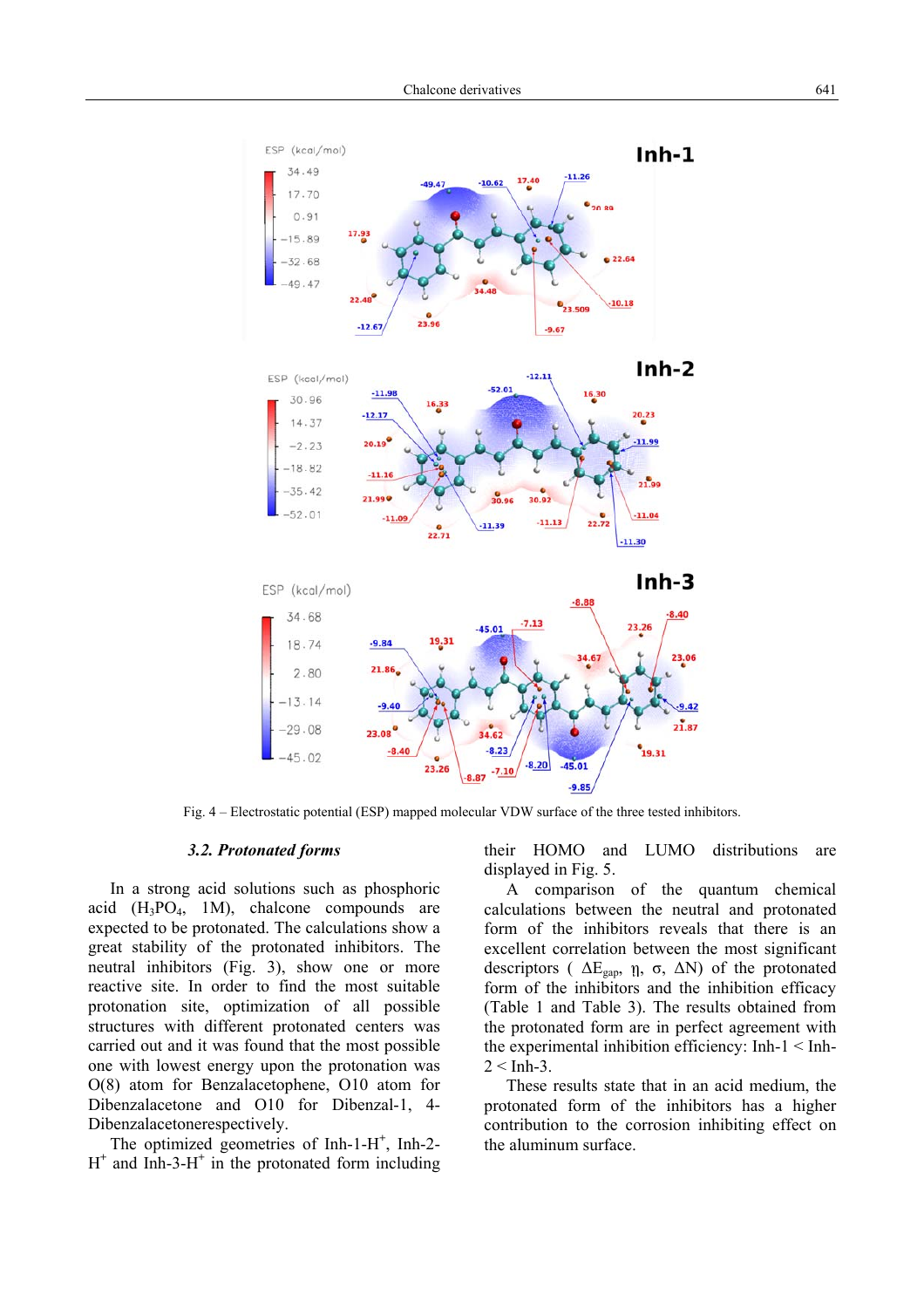#### *Table 3*

| <b>Parameters</b>              | <b>Molecules</b> |            |            |  |  |
|--------------------------------|------------------|------------|------------|--|--|
|                                | $Inh1-H^+$       | $Inh2-H^+$ | $Inh3-H^+$ |  |  |
| HOMO (eV)                      | $-8.447$         | $-8.092$   | $-8.096$   |  |  |
| LUMO (eV)                      | $-2.743$         | $-2.890$   | $-2.925$   |  |  |
| I (eV)                         | 8.447            | 8.092      | 8.096      |  |  |
| $A$ (eV)                       | 2.743            | 2.890      | 2.925      |  |  |
| $\Delta E_{\text{gap}}(eV)$    | 5.704            | 5.202      | 5.172      |  |  |
| $\mu$ (Debye)                  | 4.009            | 2.819      | 15.122     |  |  |
| $< \alpha > (a.u.)$            | 316.386          | 421.162    | 507.074    |  |  |
| $V^{vdw}$ (Bohr <sup>3</sup> ) | 1767.80          | 2018.48    | 2803.06    |  |  |
| SA (Bohr <sup>2</sup> )        | 926.60           | 1055.92    | 1418.04    |  |  |
| $TE$ (a.u.)                    | $-654.36$        | $-731.75$  | $-1076.09$ |  |  |
| χ                              | 5.595            | 5.491      | 5.510      |  |  |
| $\pi$                          | $-5.595$         | $-5.491$   | $-5.510$   |  |  |
| η                              | 2.852            | 2.601      | 2.586      |  |  |
| $\sigma$                       | 0.351            | 0.384      | 0.387      |  |  |
| $\boldsymbol{\omega}$          | 5.488            | 5.796      | 5.871      |  |  |
| $\omega$ <sup>-</sup>          | 8.642            | 8.867      | 8.950      |  |  |
| $\boldsymbol{\omega}^+$        | 3.047            | 3.376      | 3.439      |  |  |
| $\Delta\omega$                 | 11.690           | 12.243     | 12.389     |  |  |
| Δω                             | 2.932            | 3.263      | 3.328      |  |  |
| $\Delta N$                     | $-0.418$         | $-0.439$   | $-0.445$   |  |  |
| $\Delta E_{\text{back-d}}$     | $-0.713$         | $-0.650$   | $-0.646$   |  |  |
| $IE\%$ <sup>14</sup>           | 45.6             | 57.1       | 64.8       |  |  |

Calculated quantum chemical descriptors (i) of the chalcone derivatives studied at CAM-B3LYP functional combined with def2-TZVPP basis set and the measured average inhibition efficiencies IE (%) in the protonated forms

(i) Chemical descriptors exposed in the legend of Table 1.



Fig. 5 – Optimized structures, HOMO and LUMO of the chalcone derivatives studied at CAM-B3LYP/def2-TZVPP level in the protonated forms.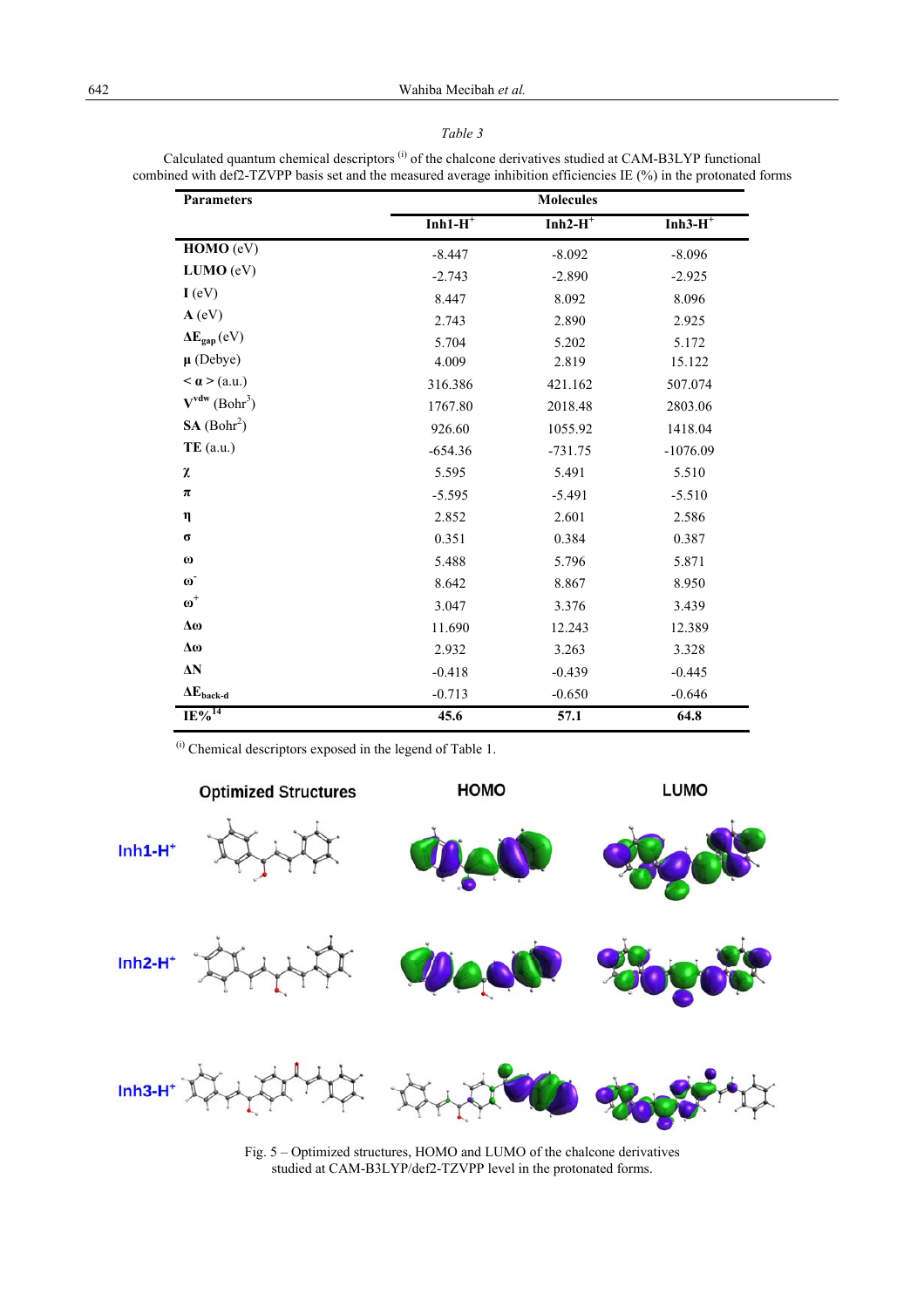#### **CONCLUSIONS**

The inhibition effectiveness of Aluminum corrosion in 1M phosphoric acid by three chalcone derivatives has been investigated using quantum chemical calculations based on density functional theory at CAM-B3LYP/ωB97X-D3 functional combined with def2-TZVPP basis set level.

The calculated electronic parameters involved in the inhibition confirmed that the order of the inhibition efficiency increases with the decrease in ELUMO, and energy gap  $(\Delta E_{\text{gap}})$ . Inh-3 has the highest inhibition efficiency,  $EI = 64.8\%$ .

The density distributions of the frontier molecular orbitals (HOMO and LUMO) show that chalcone compounds adsorb through  $\pi$  electrons of the phenyl ring, double bond and oxygen heteroatom.

The parameters like hardness, softness, electron affinity, ionization potential, electronegativity, dipole moment, polarizability and the fraction of electron transferred confirm the experimental inhibition efficiencies order: Inh- $3 >$  Inh- $2 >$  Inh-1.

The Fukui indices for the studies chalcone molecules describe well the nucleophilic and electrophilic sites responsible for electron donation and acceptance.

#### **REFERENCES**

- 1. B. G. Prakashaiah, D. Vinaya Kumara, A. Anup Pandith, A. Nityananda Shetty and B. E. Amitha Rani, *Corros. Sci*., **2018**, *136*, 326-338. https://doi.org/10.1016/ j.corsci.2018.03.021.
- 2. R. M. Hassan, S. M. Ibrahim, H. D. Takagi and S. A. Sayed, *Carbohydr. Polym*., **2018**, *192*, 356-363. https://doi.org/10.1016/j.carbpol.2018.03.066.
- 3. U. J. Naik, P. C. Jha, M. Y. Lone, R. R. Shah and N. K. Shah, *J. Mol. Struct*., **2016**, *1125*, 63-72. https://doi.org/ 10.1016/j.molstruc.2016.06.054.
- 4. X. Y. Zhang, Q. X. Kang and Y. Wang, *Comput. Theor. Chem*., **2018**, *1131*, 25-32. https://doi.org/10.1016/ j.comptc.2018.03.026.
- 5. M. Dibetsoe, L. Olasunkanmi, O. Fayemi, S. Yesudass, B. Ramaganthan, I. Bahadur, A. Adekunle, M. Kabanda and E. Ebenso, *Molecules*, **2015**, *20*, 15701-15734. https://doi.org/10.3390/molecules200915701.
- 6. M. Abdallah, E. M. Kamar, S. Eid and A. Y. El-Etre, *J. Mol. Liq*., **2016**, *220*, 755-761. https://doi.org/10.1016/ j.molliq.2016.04.062.
- 7. T. M. A. Al Shboul, T. M. A. Jazzazi and T. T. Bataineh, *Jordan J. Chem*., **2014**, *9*, 149-158. https://doi.org/ 10.12816/0026397.
- 8. A. El Nemr, A. A. Moneer, A. Khaled, A. El Sikaily and G. F. El-Said, *Mater. Chem. Phys*., **2014,** *144*, 139-154. https://doi.org/10.1016/j.matchemphys.2013.12.034.
- 9. Q. X. Kang, Y. Wang and X. Y. Zhang, *J. Alloys Compd*., **2019**, *774*, 1069-1080. https://doi.org/10.1016/ j.jallcom.2018.09.391.
- 10. P. Singh, M. A. Quraishi, E. E. Ebenso and C. B. Verma, *Int. J. Electrochem. Sci*., **2014**, *9*, 7446 – 7459.
- 11. J. R. Almeida, J. Moreira, D. Pereira, S. Pereira, J. Antunes, A. Palmeira, V. Vasconcelos, M. Pinto, M. Correia-da-Silva and H. Cidade, *Sci. Total Environ*., **2018**, *643*, 98–106. https://doi.org/10.1016/ j.scitotenv.2018.06.169.
- 12. A. M. Maharramov, Y. V. Mamedova, M. R. Bayramov and I. G. Mamedov, *Russ. J. Phys. Chem. A.*, **2018**, *92*, 2154–2158. https://doi.org/10.1134/ S0036024418110250.
- 13. S. Velrani and R. Mahalakshmi, *RASAYAN J. Chem*., **2015**, *8*, 156-160.
- 14. A. S. Fouda, M. Abdallah and M. Eissa, *Afr. J. Pure Appl. Chem*., **2013**, *7*, 394-404. DOI:10.5897/AJPAC2013.0534.
- 15. F. Neese, *WIREs Comput. Mol. Sci.*, **2018**, 8. https://doi.org/10.1002/wcms.1327.
- 16. A. D. Becke, *J. Chem. Phys*., **1986,** *84*, 4524–4529. https://doi.org/10.1063/1.450025.
- 17. A. D. Becke, *J. Chem. Phys*., **1993**, *98*, 5648–5652. https://doi.org/10.1063/1.464913.
- 18. T. Yanai, D. P. Tew and N. C. Handy, *Chem. Phys. Lett*., **2004**, *393*, 51–57. https://doi.org/10.1016/ j.cplett.2004.06.011.
- 19. Y.-S. Lin, G.-D. Li, S.-P. Mao and J.-D. Chai, *J. Chem. Theory Comput.*, **2013**, *9*, 263–272. https://doi.org/ 10.1021/ct300715s.
- 20. F. Weigend and R. Ahlrichs, *Phys. Chem. Chem. Phys.*, **2005**, *7*, 3297–3305. https://doi.org/10.1039/b508541a.
- 21. T. Lu and F. Chen, *J. Comput. Chem*., **2012**, *33*, 580-592.
- 22. W. Humphrey, A. Dalke and K. Schulten, *J. Mol. Graph.*, **1996**, *14*, 33-38.
- 23. A. Fiala, W. Boukhedena, S. E. Lemallem, H. Brahim Ladouani and H. Allal, *J. Bio- Tribo-Corros*., **2019**, *5*, 42. https://doi.org/10.1007/s40735-019-0237-5.
- 24. S. E. Hachani, Z. Necira, D. E. Mazouzi and N. Nebbache, *Acta Chim. Slov*., **2018,** *65*, 183-190. https://doi.org/10.17344/acsi.2017.3803.
- 25. A. Zarrouk, H. Zarrok, R. Salghi, B. Hammouti, S. S. Al-Deyab, R. Touzani, M. Bouachrine, I. Warad and T. B. Hadda, *Int. J. Electrochem. Sci.*, **2012**, *7*, 6353 – 6364.
- 26. M. Shahraki, M. Dehdab and S. Elmi, *J. Taiwan Inst. Chem. Eng*., **2016**, *62*, 313-321. https://doi.org/10.1016/ j.jtice.2016.02.010.
- 27. N. Ammouchi, H. Allal, Y. Belhocine, S. Bettaz and E. Zouaoui, *J. Mol. Liq*., **2020**, *300*, 112309.https://doi.org/ 10.1016/j.molliq.2019.112309.
- 28. N. A. Wazzan, *J. Ind. Eng. Chem.*, **2015**, *26*, 291-308. https://doi.org/10.1016/j.jiec.2014.11.043.
- 29. H. M. A. El-Lateef, M. S. S. Adam and M. M. Khalaf, *J. Taiwan Inst. Chem. Eng*., **2018**, *88*, 286-304. https://doi.org/10.1016/j.jtice.2018.04.024.
- 30. K. Raja, A. N. Senthilkumar and K. Tharini, *Appl. Sci. Res*., **2016**, *5*, 150-154.
- 31. A. Srivastava, P. Rawat, P. Tandon and R. N. Singh, *Comput. Theor. Chem*., **2012**, *993*, 80-89. https://doi.org/ 10.1016/j.comptc.2012.05.025.
- 32. I. B. Obot, S. Kaya, C. Kaya and B. Tüzün, *Phys. E Low-Dimens. Syst. Nanostructures*., **2016,** *80*, 82-90. https://doi.org/10.1016/j.physe.2016.01.024.
- 33. Y. Liang, C. Wang, J. Li, L. Wang and J. Fu, *Int. J. Electrochem. Sci*., **2015**, *10*, 8072-8086.